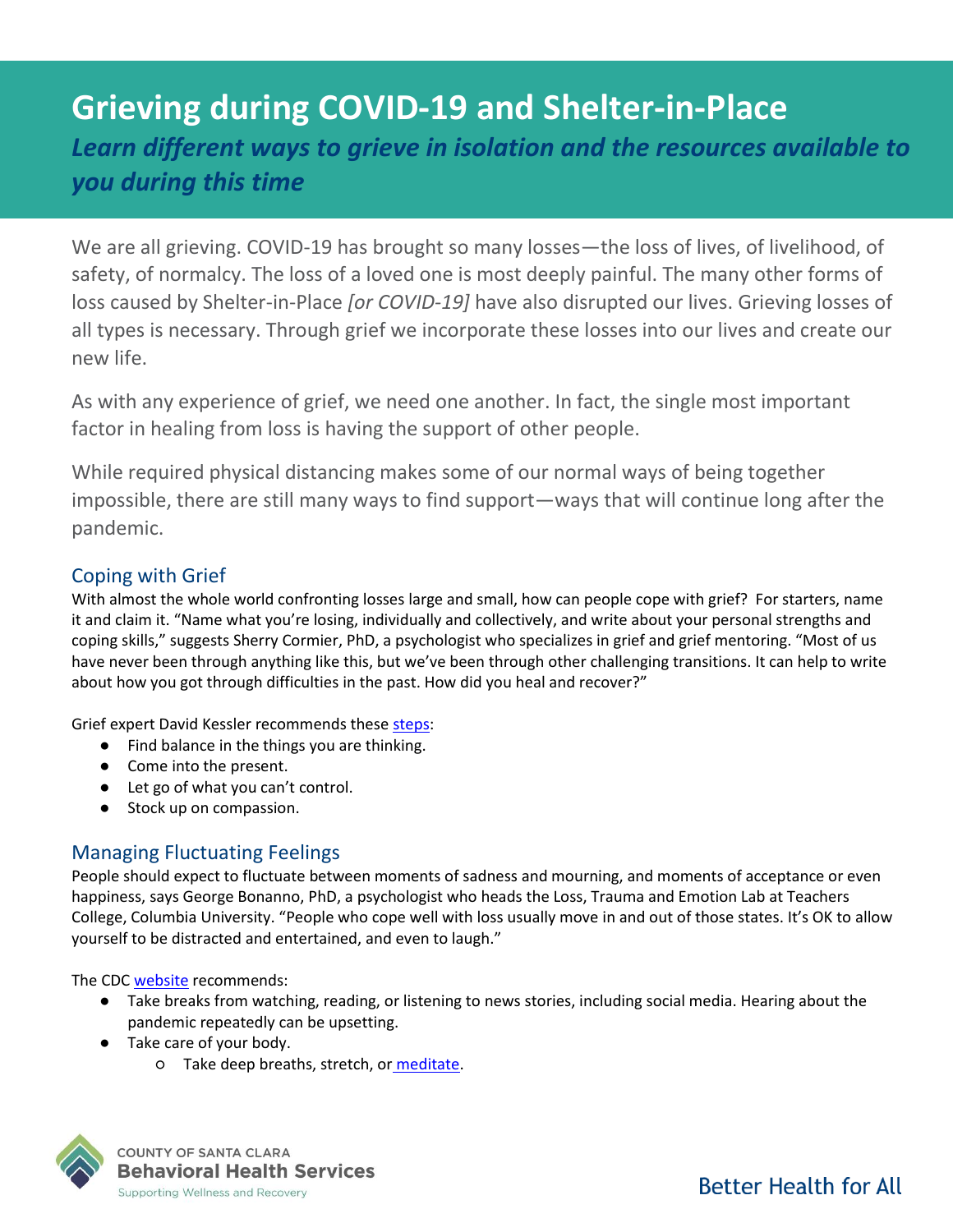- [Try to eat healthy, well-balanced meals.](https://www.cdc.gov/nccdphp/dnpao/features/national-nutrition-month/index.html)
- [Exercise regularly,](https://www.cdc.gov/physicalactivity/basics/index.htm) [get plenty of sleep.](https://www.cdc.gov/sleep/about_sleep/sleep_hygiene.html)
- o Avoi[d](https://www.drugabuse.gov/related-topics/health-consequences-drug-misuse) [alcohol](https://www.cdc.gov/alcohol/fact-sheets/alcohol-use.htm) and [drugs.](https://www.drugabuse.gov/related-topics/health-consequences-drug-misuse)
- Make time to unwind. Try to do some other activities you enjoy.
- Connect with others. Talk with people you trust about your concerns and how you are feeling.

## Grieving from Home

When people aren't physically present to say goodbye and grieve with other mourners, they may be more likely to experience a sense of ambiguous loss, says Sherry Corimer. "With an ambiguous loss, it's very hard to get closure. There's often a lot of frustration and helplessness, because people feel disempowered. The question becomes, how can we construct new rituals to help us cope with death and dying for this situation that we're in right now?"

#### [10 Meaningful Ideas for Memorials or Funeral in Isolation](https://whatsyourgrief.com/funerals-when-you-cant-be-together/)

- Have a cremation or burial and small service now and have an in-person event later.
- Stream the service.
- Include people in the service even if they aren't at the service.
- Crowd-source a virtual photo slideshow.
- Create a slideshow of memories or other words of remembrance.
- Sing and play music together (in real-time).
- Record a song as a family to be played at the service.
- Create a virtual-memorial book.
- Have family members and friends all do their own small ritual at the same day/time.
- Create a small memorial in your home or garden.

#### Make time for grief and [remembering the person who died](https://www.dougy.org/docs/Grief_during_COVID-19.pdf)

With so much happening, children and teens might worry there's no time or space for their grief. Consider setting aside time to talk either as a family or one-on-one with kids and teens about what's coming up for them in their grief. Potential discussion starters include:

- "How is your grief behaving today?"
- "What do you miss the most about them today?"
- "What's a funny/favorite memory you can think of?"
- "What do you think they would be doing/ saying during this time?"
- "How would things be different for us if they were here?"
- "What's helping you the most?"

See this [Tip Sheet f](https://www.dougy.org/docs/Facilitator_Tip_Sheet_Discussion_Starters.pdf)or more question ideas.

If visiting a cemetery or other location is part of your family's grief routine and you're not able to go because of physical distancing requirements, consider creating a space in your home with photos and special items where you and your family can connect with the person who died.

#### In a Crisis

If the COVID-19 losses start to feel unmanageable and you or a loved one is experiencing increased substance use, physical/verbal abuse, or suicidal thoughts, there is help:

- Suicide and Crisis Hotline: Call **(855) 278-4204** and speak to a trained crisis counseling volunteer in any language. You can also call the Hotline if you're not quite sure how to help someone in crisis, or if you just need to talk.
- Crisis Text Line: Text **RENEW** to **741741**. Free, 24/7 access to a trained volunteer crisis counselor by text message. Service available in English only.